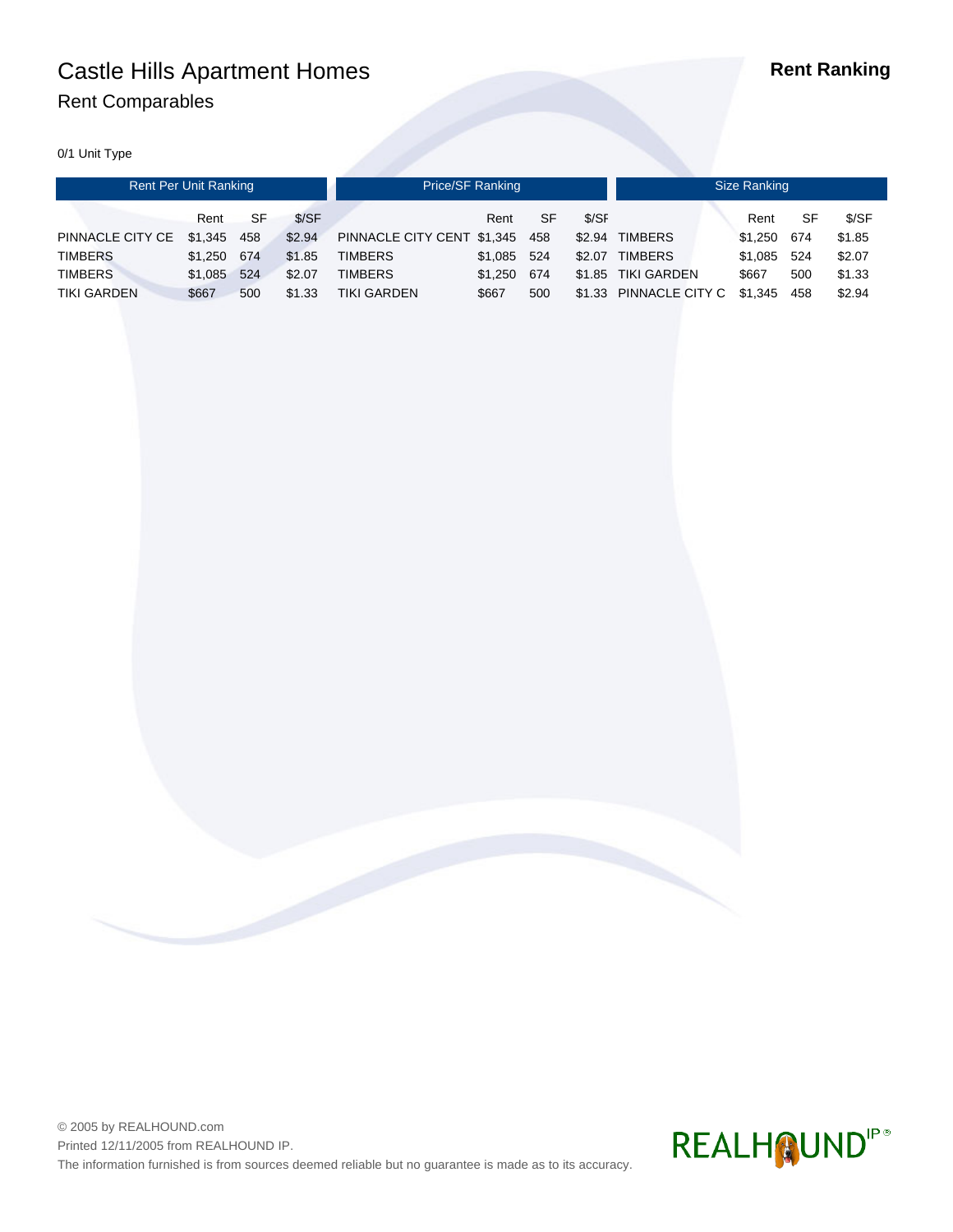### 1/1 Unit Type

| <b>Rent Per Unit Ranking</b> |         |           |        | Price/SF Ranking              | <b>Size Ranking</b> |           |        |                            |         |     |        |
|------------------------------|---------|-----------|--------|-------------------------------|---------------------|-----------|--------|----------------------------|---------|-----|--------|
|                              | Rent    | <b>SF</b> | \$/SF  |                               | Rent                | <b>SF</b> | \$/SF  |                            | Rent    | SF  | \$/SF  |
| AMADOR VILLAGE               | \$1,783 | 929       | \$1.92 | PINNACLE CITY CENT            | \$1,677             | 740       | \$2.27 | <b>AMADOR VILLAGE</b>      | \$1,783 | 929 | \$1.92 |
| PINNACLE CITY CE             | \$1,677 | 740       | \$2.27 | <b>AMADOR VILLAGE</b>         | \$1,783             | 929       | \$1.92 | <b>Castle Hills Apartm</b> | \$1,208 | 905 | \$1.34 |
| <b>TIMBERS</b>               | \$1,425 | 851       | \$1.67 | <b>PALOMAR TERRACE</b>        | \$1,043             | 560       | \$1.86 | <b>TIMBERS</b>             | \$1,425 | 851 | \$1.67 |
| <b>TIMBERS</b>               | \$1,300 | 751       | \$1.73 | <b>COURTYARD</b>              | \$1,250             | 675       | \$1.85 | PEPPER TREE                | \$950   | 775 | \$1.23 |
| <b>COURTYARD</b>             | \$1,250 | 675       | \$1.85 | DORCHESTER HOUS               | \$950               | 525       | \$1.81 | <b>TIMBERS</b>             | \$1,300 | 751 | \$1.73 |
| <b>Castle Hills Apartmen</b> | \$1,208 | 905       | \$1.34 | <b>CYPRESS HOUSE</b>          | \$833               | 477       | \$1.75 | PINNACLE CITY C            | \$1,677 | 740 | \$2.27 |
| <b>PALOMAR TERRAC</b>        | \$1,043 | 560       | \$1.86 | <b>TIMBERS</b>                | \$1,300             | 751       | \$1.73 | <b>ALPINE</b>              | \$1,025 | 700 | \$1.46 |
| <b>ALPINE</b>                | \$1,025 | 700       | \$1.46 | <b>TIMBERS</b>                | \$1,425             | 851       | \$1.67 | PARKMEAD                   | \$955   | 675 | \$1.41 |
| <b>PARKMEAD</b>              | \$955   | 675       | \$1.41 | <b>ALPINE</b>                 | \$1,025             | 700       | \$1.46 | <b>COURTYARD</b>           | \$1,250 | 675 | \$1.85 |
| DORCHESTER HOU               | \$950   | 525       | \$1.81 | <b>ALOHA</b>                  | \$850               | 581       | \$1.46 | <b>TIKI GARDEN</b>         | \$858   | 650 | \$1.32 |
| PEPPER TREE                  | \$950   | 775       | \$1.23 | <b>PARKMEAD</b>               | \$955               | 675       | \$1.41 | <b>ALOHA</b>               | \$850   | 581 | \$1.46 |
| <b>TIKI GARDEN</b>           | \$858   | 650       | \$1.32 | <b>Castle Hills Apartment</b> | \$1,208             | 905       | \$1.34 | <b>HILL PARK</b>           | \$708   | 570 | \$1.24 |
| <b>ALOHA</b>                 | \$850   | 581       | \$1.46 | TIKI GARDEN                   | \$858               | 650       | \$1.32 | <b>PALOMAR TERRA</b>       | \$1,043 | 560 | \$1.86 |
| <b>CYPRESS HOUSE</b>         | \$833   | 477       | \$1.75 | <b>HILL PARK</b>              | \$708               | 570       | \$1.24 | <b>HILL PARK</b>           | \$650   | 555 | \$1.17 |
| <b>HILL PARK</b>             | \$708   | 570       | \$1.24 | PEPPER TREE                   | \$950               | 775       | \$1.23 | DORCHESTER HO              | \$950   | 525 | \$1.81 |
| <b>HILL PARK</b>             | \$650   | 555       | \$1.17 | <b>HILL PARK</b>              | \$650               | 555       | \$1.17 | <b>CYPRESS HOUSE</b>       | \$833   | 477 | \$1.75 |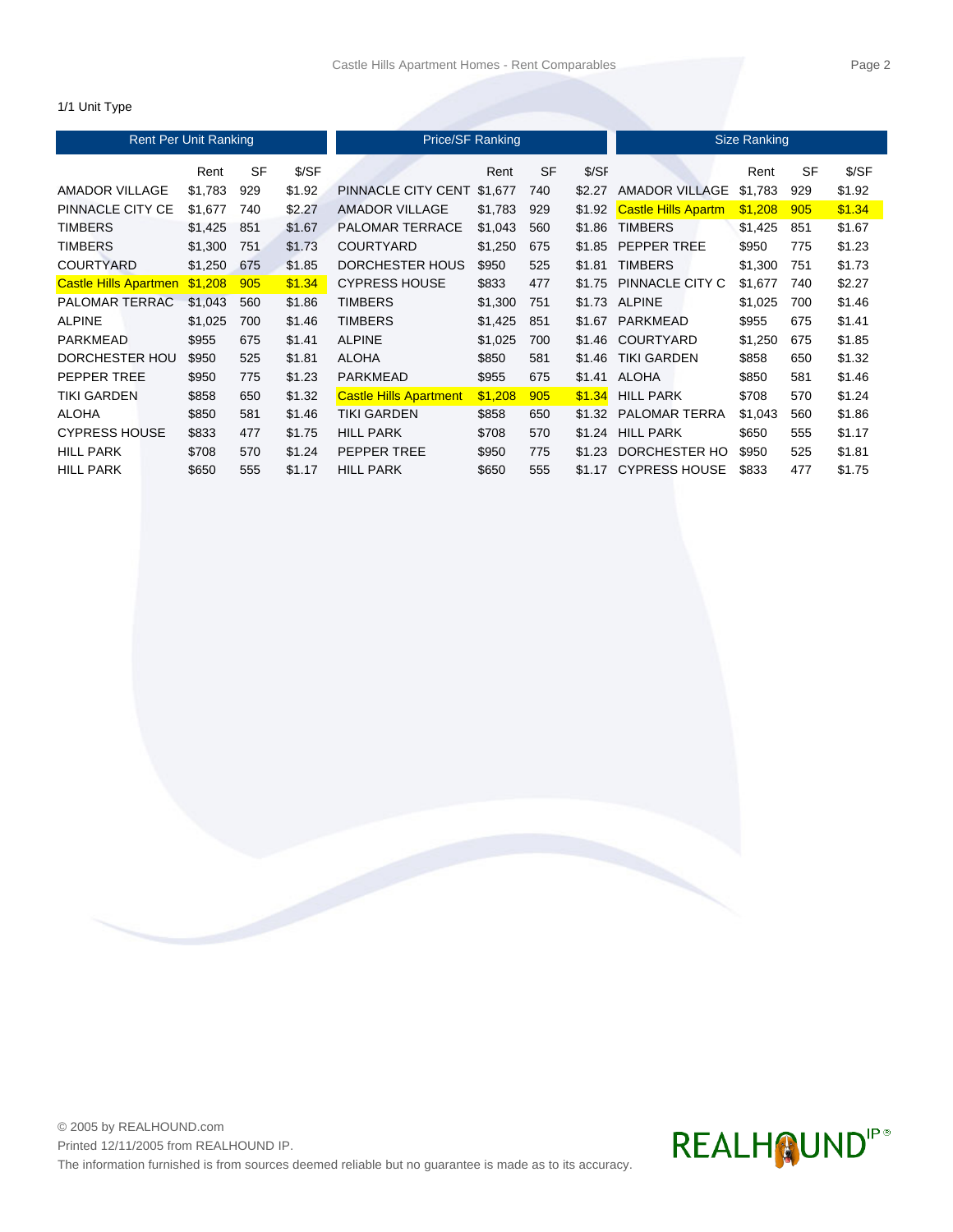# 2 TH Unit Type

| Rent Per Unit Ranking        |      |                                   |                  | Price/SF Ranking              |      |                                   |        | Size Ranking                       |      |                                   |                  |  |
|------------------------------|------|-----------------------------------|------------------|-------------------------------|------|-----------------------------------|--------|------------------------------------|------|-----------------------------------|------------------|--|
| WHITMAN VILLA TO \$1,095 926 | Rent | $\ensuremath{\mathsf{SF}}\xspace$ | $S/SF$<br>\$1.18 | WHITMAN VILLA TOW \$1,095 926 | Rent | $\ensuremath{\mathsf{SF}}\xspace$ | $S/SF$ | \$1.18 WHITMAN VILLA T \$1,095 926 | Rent | $\ensuremath{\mathsf{SF}}\xspace$ | $S/SF$<br>\$1.18 |  |
|                              |      |                                   |                  |                               |      |                                   |        |                                    |      |                                   |                  |  |
|                              |      |                                   |                  |                               |      |                                   |        |                                    |      |                                   |                  |  |
|                              |      |                                   |                  |                               |      |                                   |        |                                    |      |                                   |                  |  |
|                              |      |                                   |                  |                               |      |                                   |        |                                    |      |                                   |                  |  |
|                              |      |                                   |                  |                               |      |                                   |        |                                    |      |                                   |                  |  |
|                              |      |                                   |                  |                               |      |                                   |        |                                    |      |                                   |                  |  |
|                              |      |                                   |                  |                               |      |                                   |        |                                    |      |                                   |                  |  |
|                              |      |                                   |                  |                               |      |                                   |        |                                    |      |                                   |                  |  |
|                              |      |                                   |                  |                               |      |                                   |        |                                    |      |                                   |                  |  |
|                              |      |                                   |                  |                               |      |                                   |        |                                    |      |                                   |                  |  |
|                              |      |                                   |                  |                               |      |                                   |        |                                    |      |                                   |                  |  |

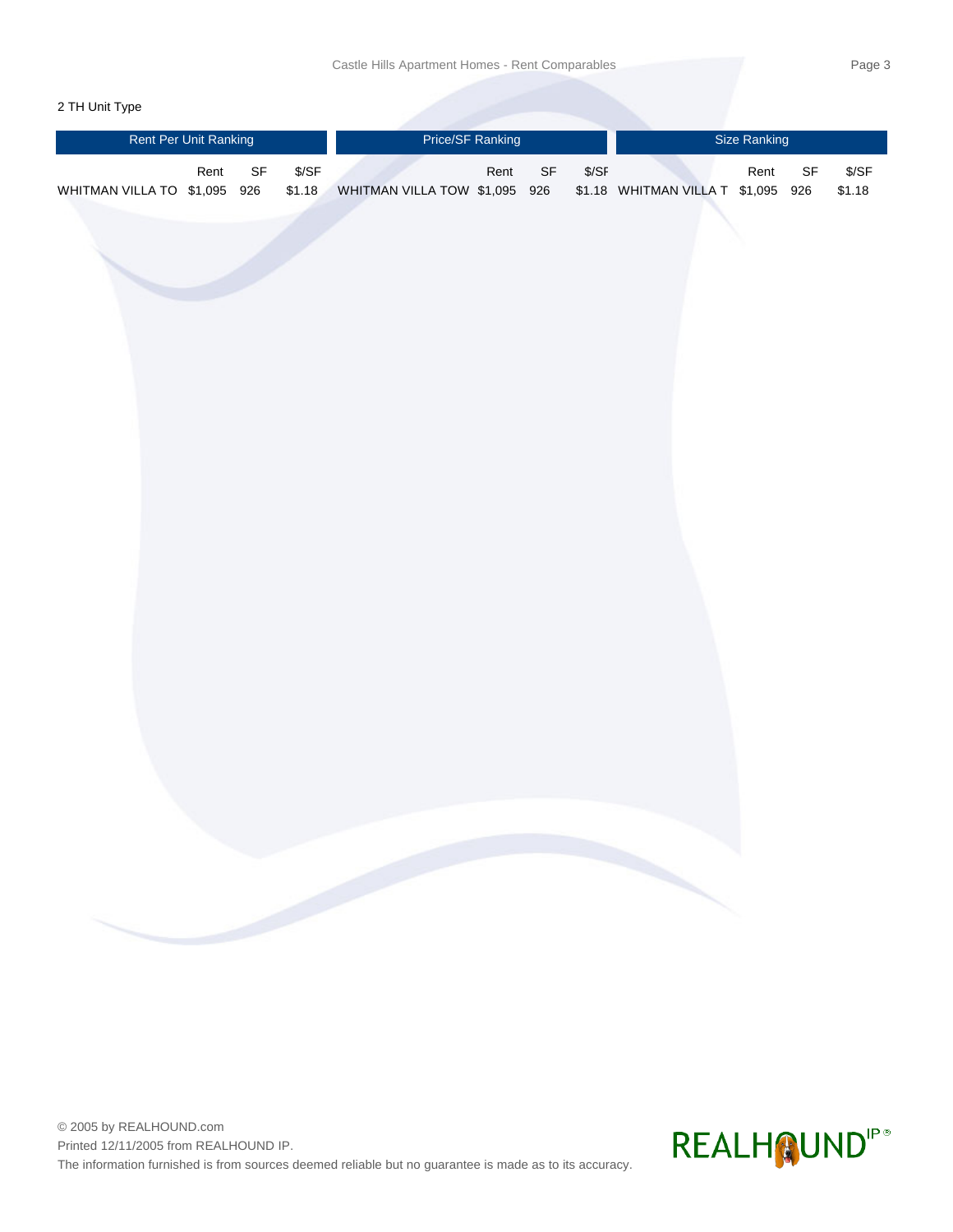### 2/1 Unit Type

| <b>Rent Per Unit Ranking</b> |         |           |        | <b>Price/SF Ranking</b>       | Size Ranking |           |        |                            |         |           |        |
|------------------------------|---------|-----------|--------|-------------------------------|--------------|-----------|--------|----------------------------|---------|-----------|--------|
|                              | Rent    | <b>SF</b> | S/SF   |                               | Rent         | <b>SF</b> | \$/SF  |                            | Rent    | <b>SF</b> | \$/SF  |
| <b>Castle Hills Apartmen</b> | \$1.508 | 1.307     | \$1.15 | <b>PALOMAR TERRACE</b>        | \$1.268      | 740       | \$1.71 | <b>Castle Hills Apartm</b> | \$1,508 | 1.307     | \$1.15 |
| <b>ALPINE</b>                | \$1,350 | 900       | \$1.50 | <b>ALPINE</b>                 | \$1,350      | 900       | \$1.50 | <b>ALPINE</b>              | \$1.350 | 900       | \$1.50 |
| PALOMAR TERRAC               | \$1.268 | 740       | \$1.71 | <b>DORCHESTER HOUS</b>        | \$1,050      | 735       | \$1.43 | PARKMEAD                   | \$1.110 | 890       | \$1.25 |
| PARKMEAD                     | \$1,110 | 890       | \$1.25 | <b>PARKMEAD</b>               | \$1.110      | 890       | \$1.25 | <b>PARK MANOR</b>          | \$882   | 820       | \$1.08 |
| DORCHESTER HOU               | \$1.050 | 735       | \$1.43 | <b>CYPRESS HOUSE</b>          | \$925        | 750       | \$1.23 | <b>TIKI GARDEN</b>         | \$950   | 800       | \$1.19 |
| <b>TIKI GARDEN</b>           | \$950   | 800       | \$1.19 | <b>ALOHA</b>                  | \$950        | 784       |        | \$1.21 CYPRESS HOUSE       | \$950   | 800       | \$1.19 |
| <b>CYPRESS HOUSE</b>         | \$950   | 800       | \$1.19 | <b>TIKI GARDEN</b>            | \$950        | 800       | \$1.19 | ALOHA                      | \$950   | 784       | \$1.21 |
| <b>ALOHA</b>                 | \$950   | 784       | \$1.21 | <b>CYPRESS HOUSE</b>          | \$950        | 800       | \$1.19 | <b>CYPRESS HOUSE</b>       | \$925   | 750       | \$1.23 |
| <b>CYPRESS HOUSE</b>         | \$925   | 750       | \$1.23 | <b>Castle Hills Apartment</b> | \$1.508      | 1.307     | \$1.15 | <b>PALOMAR TERRA</b>       | \$1.268 | 740       | \$1.71 |
| <b>PARK MANOR</b>            | \$882   | 820       | \$1.08 | <b>HILL PARK</b>              | \$825        | 740       | \$1.11 | <b>HILL PARK</b>           | \$825   | 740       | \$1.11 |
| <b>HILL PARK</b>             | \$825   | 740       | \$1.11 | <b>PARK MANOR</b>             | \$882        | 820       | \$1.08 | DORCHESTER HO              | \$1.050 | 735       | \$1.43 |

# REALH QUNDIP®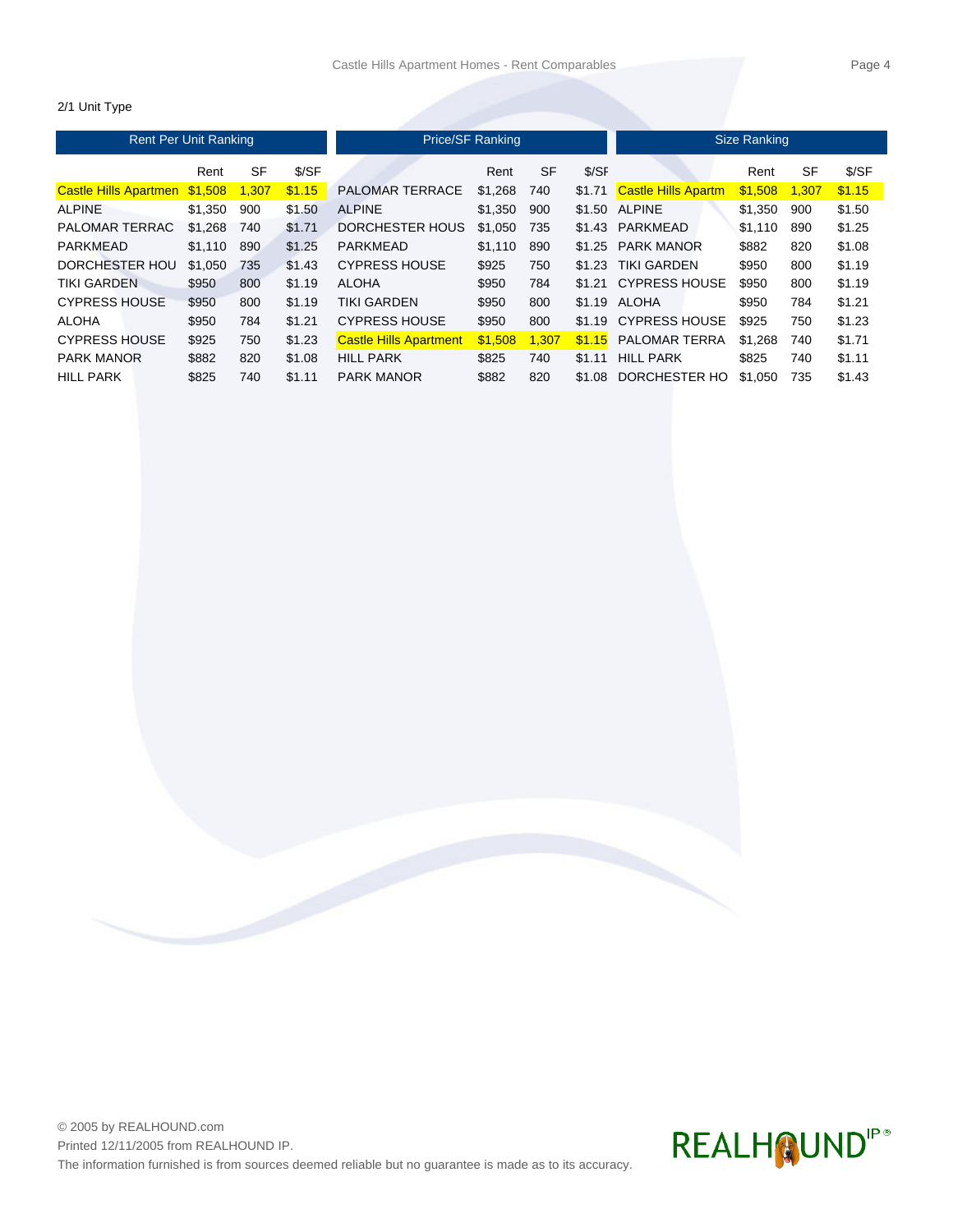# 2/1.5 Unit Type

| <b>Rent Per Unit Ranking</b> |       |      |        | <b>Price/SF Ranking</b>     |       |     |       | Size Ranking                     |       |     |        |  |
|------------------------------|-------|------|--------|-----------------------------|-------|-----|-------|----------------------------------|-------|-----|--------|--|
|                              | Rent  | - SF | \$/SF  |                             | Rent  | SF. | \$/SF |                                  | Rent  | SF  | \$/SF  |  |
| PALOMAR TERRAC \$1,295 772   |       |      | \$1.68 | PALOMAR TERRACE \$1,295 772 |       |     |       | \$1.68 PALOMAR TERRA \$1,295 772 |       |     | \$1.68 |  |
| <b>HILL PARK</b>             | \$880 | 772  | \$1.14 | <b>HILL PARK</b>            | \$880 | 772 |       | \$1.14 HILL PARK                 | \$880 | 772 | \$1.14 |  |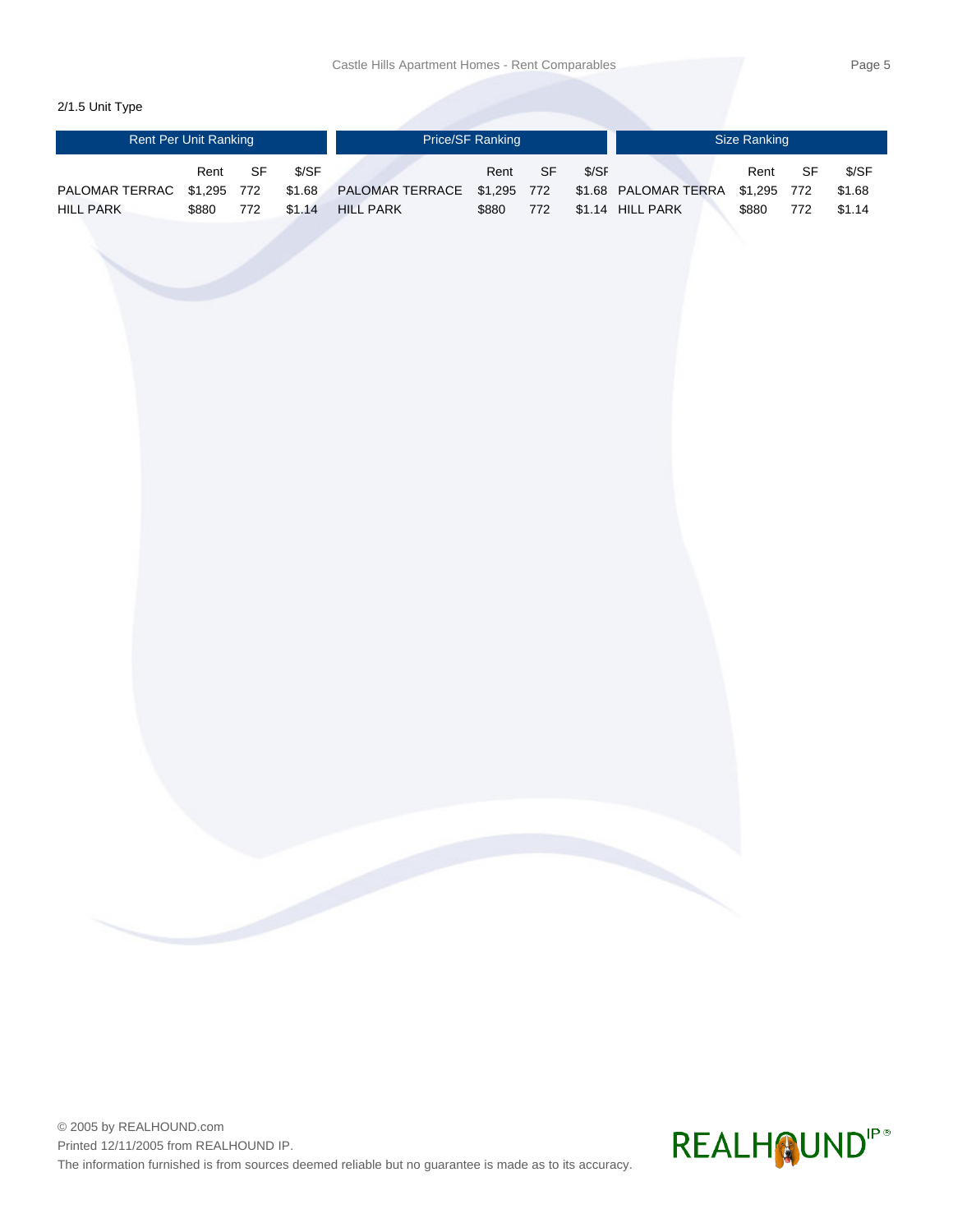### 2/2 Unit Type

| <b>Rent Per Unit Ranking</b>               |         |       |        | Price/SF Ranking              | Size Ranking |       |       |                                                 |             |       |        |
|--------------------------------------------|---------|-------|--------|-------------------------------|--------------|-------|-------|-------------------------------------------------|-------------|-------|--------|
|                                            | Rent    | SF    | \$/SF  |                               | Rent         | SF    | \$/SF |                                                 | Rent        | SF    | \$/SF  |
| AMADOR VILLAGE                             | \$2.267 | 1.211 | \$1.87 | PINNACLE CITY CENT            | \$2,032      | 1,040 |       | \$1.95 Castle Hills Apartm \$2,217 1,708        |             |       | \$1.30 |
| Castle Hills Apartmen \$2,217 1,708 \$1.30 |         |       |        | <b>AMADOR VILLAGE</b>         | \$2.267      | 1.211 |       | \$1.87 Castle Hills Apartm \$1,708 1,512 \$1.13 |             |       |        |
| PINNACLE CITY CE \$2.032 1.040             |         |       | \$1.95 | <b>COURTYARD</b>              | \$1,475 875  |       |       | \$1.69 AMADOR VILLAGE \$2,267                   |             | 1.211 | \$1.87 |
| Castle Hills Apartmen \$1,708 1,512        |         |       | \$1.13 | <b>PALOMAR TERRACE</b>        | \$1.325 900  |       |       | \$1.47 PINNACLE CITY C \$2.032                  |             | 1.040 | \$1.95 |
| COURTYARD                                  | \$1.475 | 875   | \$1.69 | PEPPER TREE                   | \$1.250 875  |       |       | \$1.43 PALOMAR TERRA                            | \$1.325 900 |       | \$1.47 |
| <b>PALOMAR TERRAC</b>                      | \$1,325 | 900   | \$1.47 | <b>Castle Hills Apartment</b> | \$2.217      | 1,708 |       | $$1.30$ PEPPER TREE                             | \$1.250 875 |       | \$1.43 |
| PEPPER TREE                                | \$1,250 | 875   | \$1.43 | <b>Castle Hills Apartment</b> |              |       |       |                                                 | \$1,475     | 875   | \$1.69 |



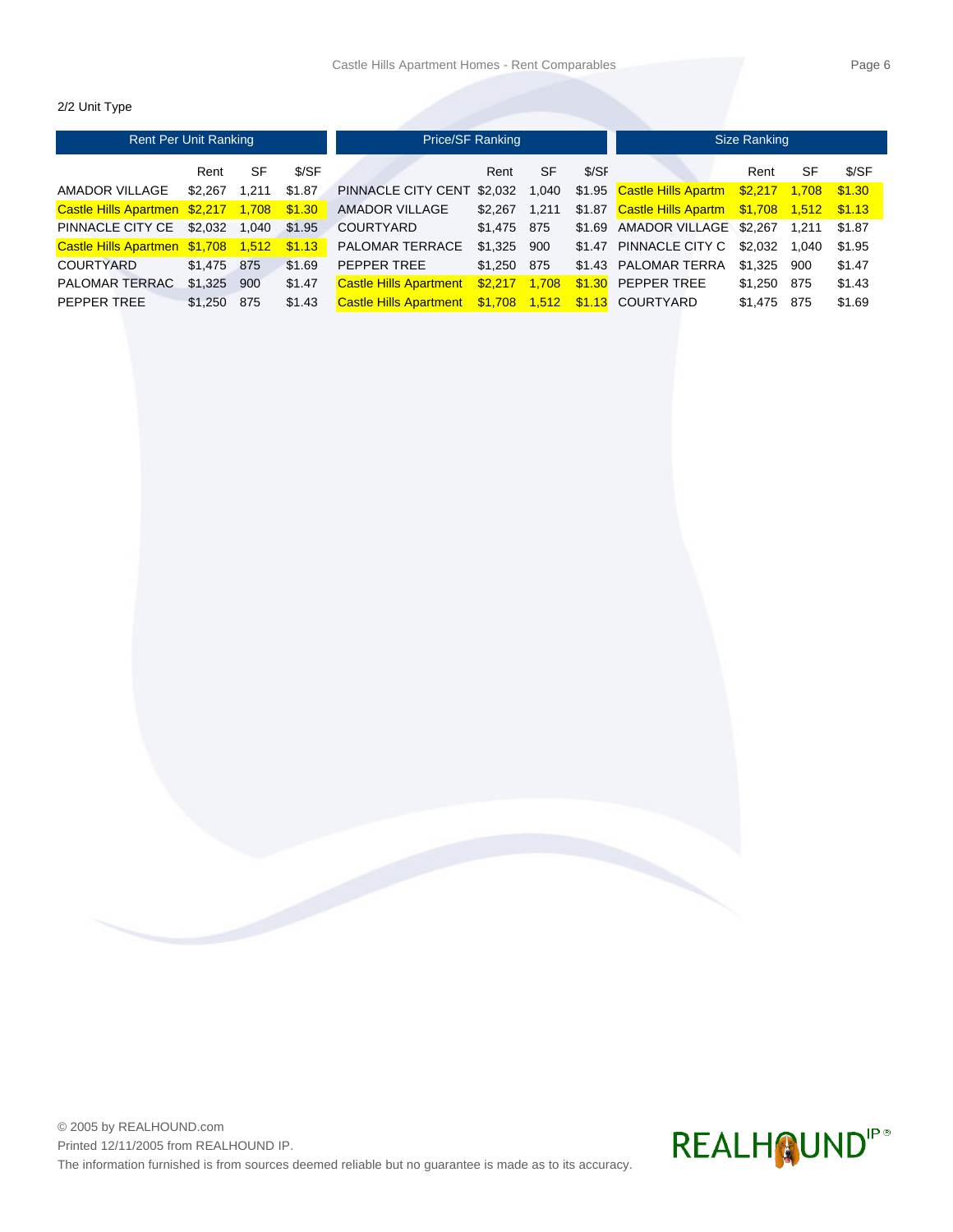#### 3/1.5 Unit Type

|                            | <b>Rent Per Unit Ranking</b> |                                   |                  | Price/SF Ranking            |      |                                   |        | <b>Size Ranking</b>              |  |      |                                   |                  |  |
|----------------------------|------------------------------|-----------------------------------|------------------|-----------------------------|------|-----------------------------------|--------|----------------------------------|--|------|-----------------------------------|------------------|--|
| PALOMAR TERRAC \$1,565 950 | Rent                         | $\ensuremath{\mathsf{SF}}\xspace$ | $S/SF$<br>\$1.65 | PALOMAR TERRACE \$1,565 950 | Rent | $\ensuremath{\mathsf{SF}}\xspace$ | $S/SF$ | \$1.65 PALOMAR TERRA \$1,565 950 |  | Rent | $\ensuremath{\mathsf{SF}}\xspace$ | $S/SF$<br>\$1.65 |  |
|                            |                              |                                   |                  |                             |      |                                   |        |                                  |  |      |                                   |                  |  |
|                            |                              |                                   |                  |                             |      |                                   |        |                                  |  |      |                                   |                  |  |
|                            |                              |                                   |                  |                             |      |                                   |        |                                  |  |      |                                   |                  |  |
|                            |                              |                                   |                  |                             |      |                                   |        |                                  |  |      |                                   |                  |  |
|                            |                              |                                   |                  |                             |      |                                   |        |                                  |  |      |                                   |                  |  |
|                            |                              |                                   |                  |                             |      |                                   |        |                                  |  |      |                                   |                  |  |
|                            |                              |                                   |                  |                             |      |                                   |        |                                  |  |      |                                   |                  |  |
|                            |                              |                                   |                  |                             |      |                                   |        |                                  |  |      |                                   |                  |  |
|                            |                              |                                   |                  |                             |      |                                   |        |                                  |  |      |                                   |                  |  |
|                            |                              |                                   |                  |                             |      |                                   |        |                                  |  |      |                                   |                  |  |
|                            |                              |                                   |                  |                             |      |                                   |        |                                  |  |      |                                   |                  |  |
|                            |                              |                                   |                  |                             |      |                                   |        |                                  |  |      |                                   |                  |  |

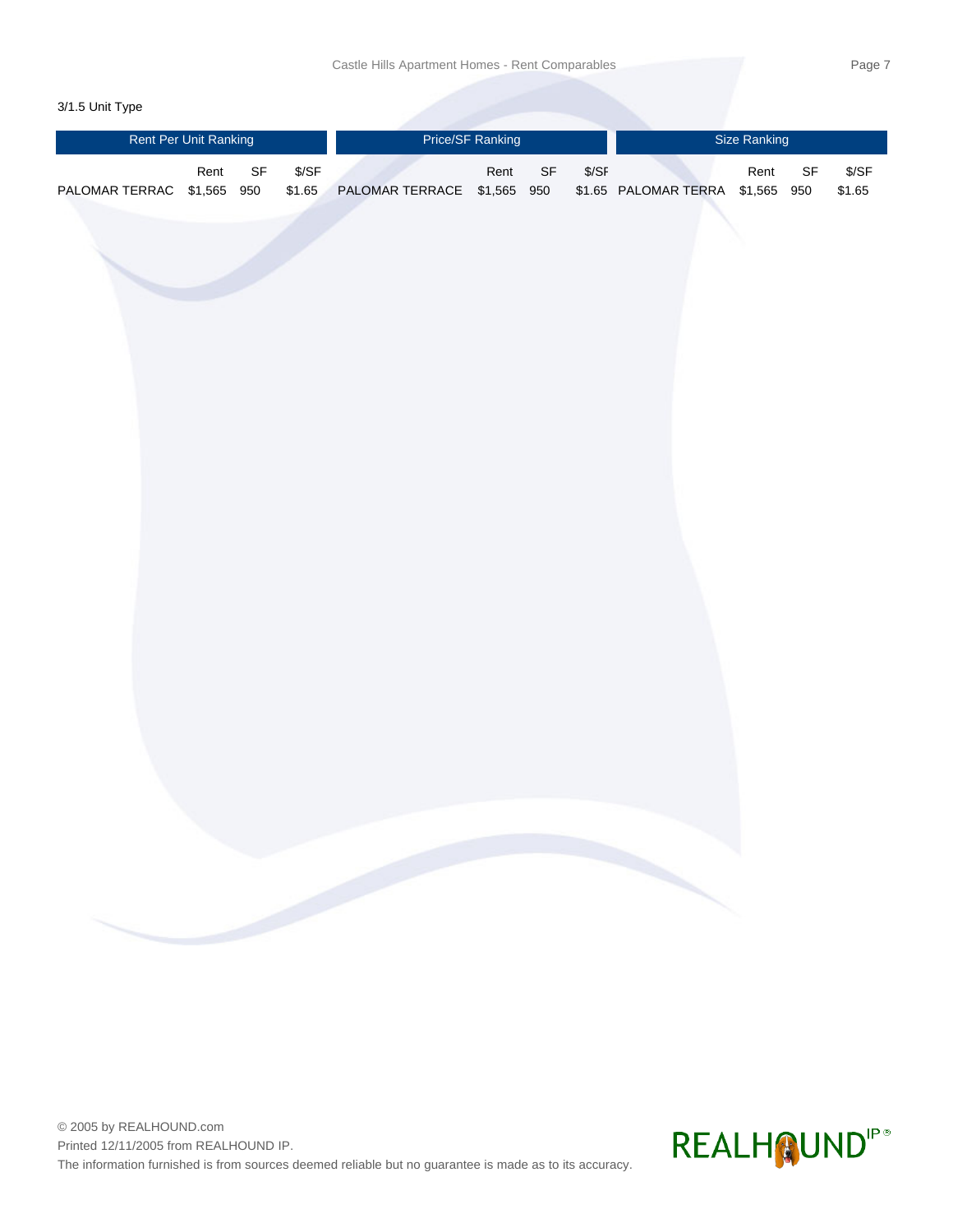3/2 Unit Type

| <b>Rent Per Unit Ranking</b>               |               |       |        | Price/SF Ranking                                                                 |         |           |       | Size Ranking       |         |       |        |  |
|--------------------------------------------|---------------|-------|--------|----------------------------------------------------------------------------------|---------|-----------|-------|--------------------|---------|-------|--------|--|
|                                            | Rent          | SF    | \$/SF  |                                                                                  | Rent    | <b>SF</b> | \$/SF |                    | Rent    | SF    | \$/SF  |  |
| Castle Hills Apartmen \$2,508 1,958 \$1.28 |               |       |        | PINNACLE CITY CENT \$2,422 1,255 \$1.93 Castle Hills Apartm \$2,508 1,958 \$1.28 |         |           |       |                    |         |       |        |  |
| PINNACLE CITY CE \$2.422 1.255 \$1.93      |               |       |        | PALOMAR TERRACE \$1,650 1,150 \$1.43 PINNACLE CITY C \$2,422 1,255               |         |           |       |                    |         |       | \$1.93 |  |
| PALOMAR TERRAC                             | \$1,650 1,150 |       | \$1.43 | Castle Hills Apartment \$2,508 1,958 \$1.28 PALOMAR TERRA \$1,650                |         |           |       |                    |         | 1.150 | \$1.43 |  |
| TIKI GARDEN                                | \$1,200       | 1.050 | \$1.14 | TIKI GARDEN                                                                      | \$1.200 | 1.050     |       | \$1.14 TIKI GARDEN | \$1,200 | 1.050 | \$1.14 |  |